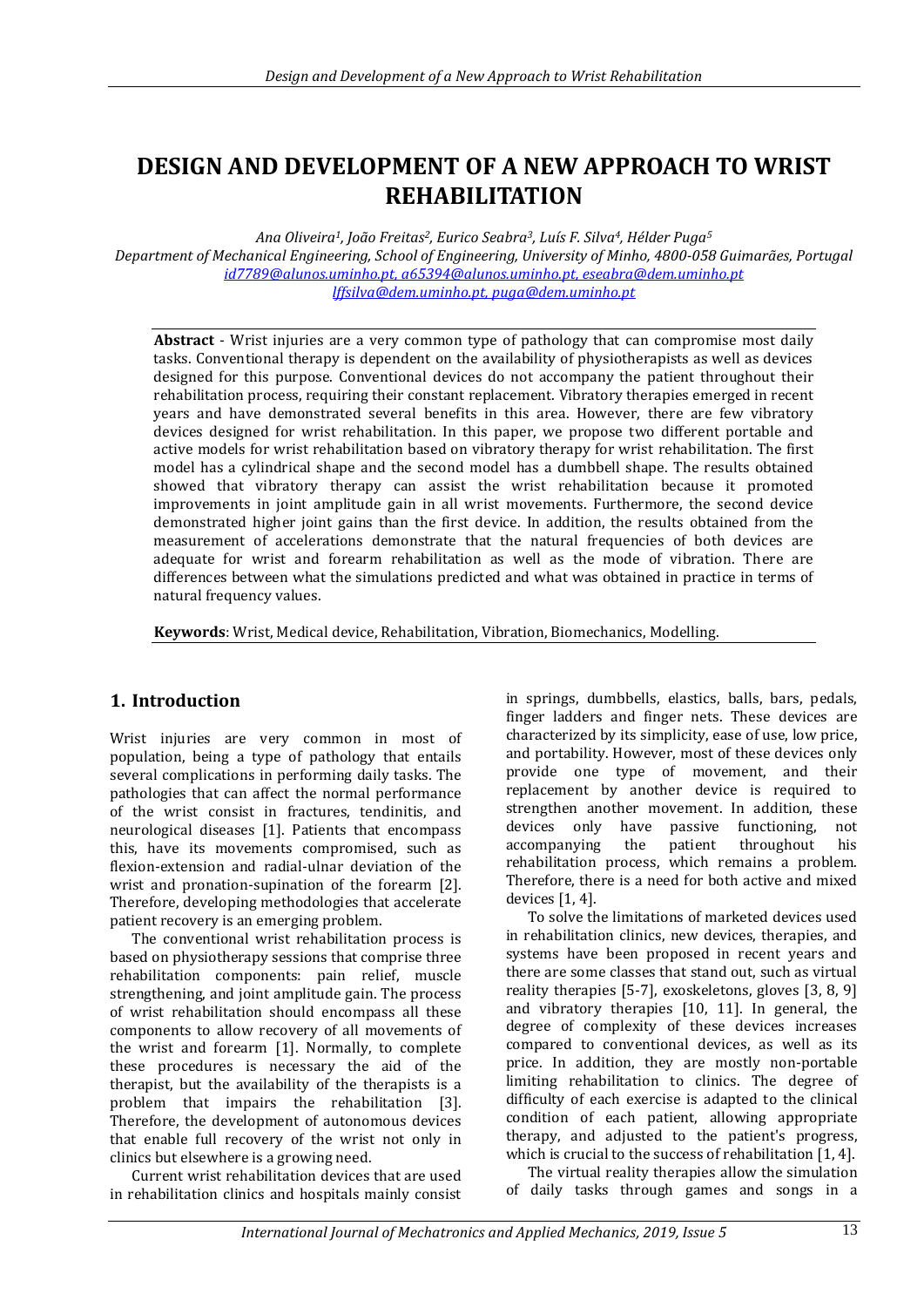simulated environment. These systems allow a diversified and exciting rehabilitation for the patient, but they do not enable the continuation of therapy outside the rehabilitation clinics [4]. The BloBo Bluetooth Ball and CRAMER are examples of this type of therapy that through a diversified and attractive game/song allow the exercise of all movements of the wrist [5, 7].

In turn, the exoskeletons and gloves are portable, making the rehabilitation not confined just to clinics. These devices are very useful for fingers rehabilitation since they replicate all the wrist movements. Unfortunately, they do not allow the rehabilitation of the wrist and forearm [4]. Many authors focused their study on these devices which normally consists of pneumatic actuators of variable stiffness coupled with gloves. These allow different conformations to the hand and subsequent manipulation of objects [3, 9, 12].

In recent years, vibratory therapies have emerged as potential helping aids to rehabilitation processes. These have demonstrated improvements in patients with multiple sclerosis, in recovery of muscle strength and function, in preventing bone loss and even in accelerating the healing of the bone without inhibiting the healing of the ligament in traumatic lesions [13-17]. Other authors have shown that the induction of vibration to the wrist can aid in the rehabilitation process after the occurrence of a traumatic injury. For this, they used a vibrating platform and a compressed air sander to induce vibration to the wrist [10]. However, there is a need to design targeted devices for wrist rehabilitation. In addition, further studies will be required to verify that the natural frequencies induced by this type of vibration do not match with the hand and arm resonance frequencies, which are between 20 and 70 Hz [18, 19]. Other authors have developed a device that has two components, one for wrist rehabilitation through the reproduction of the wrist movements and another for proprioception exercises and relaxation. With this device it is possible to obtain the gain of amplitude for each movement and increase of amplitude that the patient is capable to perform [11].

In this paper we propose two geometries for a portable active device that uses vibration for wrist rehabilitation. This device acts on all rehabilitation components and can assist all movements of the wrist and forearm. This work will focus on the active component of the device, although it may also work in passive or mixed mode.

### **2. Materials and Methods**

The geometries proposed for the devices were designed to have an attractive shape (cylindrical and dumbbell shape) capable of encouraging the patient to use it. These devices have an ergonomic cylindrical handle, whose dimensioning was carried out considering the anthropometric measurements of the human hand [1].

#### **Geometric Models**

The first proposed model has a cylindrical shape and a very simple structure (Figure 1a). This model consists of a tube with a diameter of 26 mm and a length of 100 mm. Within this tube are coupled two motors, in the same direction but with opposite paths, one at each end with the respective offset mass attached by the shaft. The offset masses have 10 mm of diameter and 5 mm of length.

The second model was designed to present a dumbbell shape (Figure 1b). This model also features two motors with the offset masses joined by the respective shafts. In this case, the motors are no longer aligned by the same axis of the device, but in a perpendicular direction. In this model, the cylindrical handle has 28 mm of diameter and 100 mm of length. Each end has a cylinder with 30 mm of diameter and 55 mm of length, perpendicular to the main axis of the handle. Therefore, it is here that the motors and their offset masses are housed. The offset masses have 12 mm of diameter and 8 mm of length.



*Figure 1: Geometric Models for the First Prototype (a) and for the Second Prototype (b)*

### **Static Numeric Simulation**

To find an ideal geometry for the device, in terms of modes and frequencies of vibration versus cylindrical handle length of the model, a numerical simulation was performed in COMSOL Multiphysics® 5.1 software (COMSOL inc., 2015). We perform static simulations, and so we use simplified device models. Therefore, instead of motors, shafts, and offset masses, we use only two large masses at the ends of the devices.

The material used in the simulations was aluminum 6063 (density =  $2700 \text{ kg/m}^3$ ; Young's modulus =  $69$  GPa; Poisson's ratio = 0,33). For the simulations it was considered that the body was free in space, with no external fixation point, the connections between the body and the motors are rigid and its initial conditions were considered as static (acceleration =  $0 \text{ m/s}^2$ ; velocity =  $0 \text{ m/s}$ ; displacement =  $0$  m).

The nodes generated by the mesh were tetrahedral (the first model has 40490 nodes, and the second model has 18864 nodes).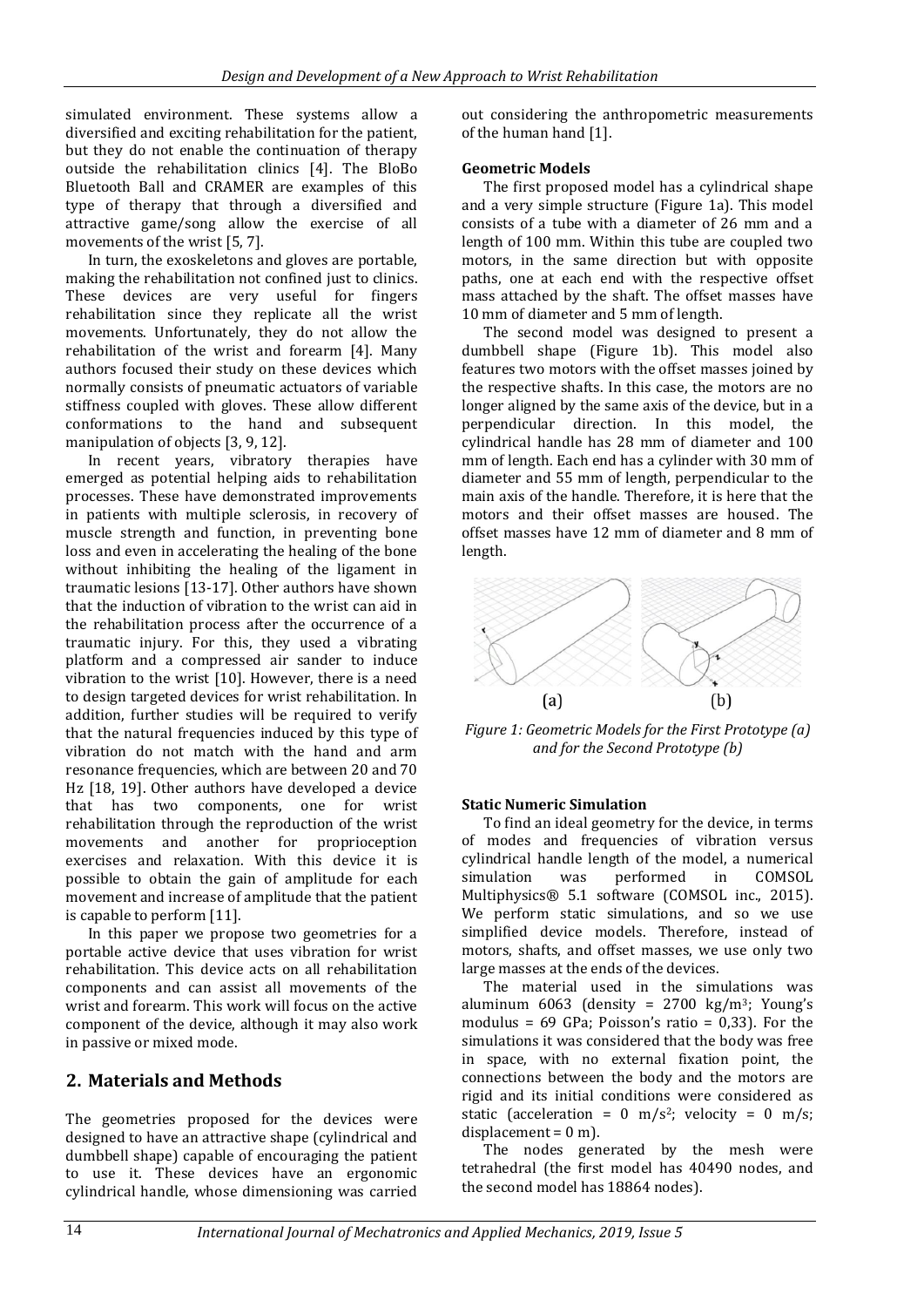Both models were simulated for their eigenfrequencies, iterating over various lengths of the geometry of the cylindrical handles between 100 and 160 mm.

#### **Tests on Patients**

The two prototypes were tested in nine patients with wrist pathologies who attended physical therapy sessions. All patients had different clinical conditions and backgrounds (see Table 1). Each patient underwent a fifteen-minute vibration therapy session on three consecutive days with one of the devices. After that, patients rested two days of vibratory therapy. Then, these patients were submitted to a new fifteen-minute treatment on three consecutive days, but with the other device. The patients P4, P5, P6, P7, and P9 were first submitted to the first prototype and then to the second one, while the patients P1, P2, P3, and P8 were first submitted to the second prototype and then to the first one. Joint amplitude measurements were performed before the vibratory therapy, after a single session of vibratory therapy, after three days of vibratory therapy, after two days of rest and after six sessions of vibratory therapy. A goniometer was used to carry out the measurements.

#### **Accelerations**

Acceleration measurements allow the study of the maximum accelerations to which patients are subjected, as well as the corresponding frequencies. Therefore, the accelerations were measured in both devices. For this procedure a variable power supply was required, and the motors of the devices were supplied with a voltage of 4 V. In each of the devices was placed an accelerometer and its position varied according to the measuring axes shown in Figure 1. Due to the characteristics of the first device, measurement was only possible on one axis, while in the second device measurements were taken on the three axes.

The accelerometer was connected to a signal conditioning board and then to a data acquisition board, making it possible to visualize the results on a computer. The software used was the LabView 7.1 (from National Instruments).

For measurements, two healthy individuals, one female and one male, grasped the cylindrical handle of each one of the devices to see if the gender of an individual causes significant differences in the accelerations.

*Table 1. Clinical Conditions of the Study Participants*

|                | Gender | Age<br>(Years) | Patholo- | Additional   |
|----------------|--------|----------------|----------|--------------|
|                |        |                | gies     | <b>Notes</b> |
| P <sub>1</sub> | Female | 72             | CT.      | LS, PS, 23FS |
| P <sub>2</sub> | Female | 31             | DO       | LS, AS, 1FS  |
| P <sub>3</sub> | Female | 64             | 0(1)     | RS, AS, 72FS |

| P4        | Male   | 55 | TI              | LS, AS, 28FS |
|-----------|--------|----|-----------------|--------------|
| <b>P5</b> | Male   | 25 | CT <sup>-</sup> | LS, PS, 25FS |
| P6        | Female | 83 | т               | RS, PS, 15FS |
| P7        | Male   | 34 | D0              | RS, AS, 9FS  |
| P8        | Female | 46 | <b>SFS</b>      | LS, AS, 15FS |
| p9        | Female | 59 | CF              | LS, AS, 25FS |

### **3. Results and Discussion**

All the results obtained in this work are presented in this section, from the numerical simulation to the practical experimentation of the devices and respective accelerations.

#### **Static Numeric Simulation**

The mode of vibration is important to understand the movement/behavior of the devices. The flexion mode was the first mode of vibration obtained (see Figure 2), which is desirable because it allows the flexion movement to the wrist, which can be combined with the radial-ulnar deviation and pronation-supination movements. It is expected that the behavior of the devices is a combined movement in practice. Thus, no isolated movements will be observed (only one degree of freedom), but a surrounding movement of three degrees of freedom.

Since the flexion mode is the first found mode, it occurs at lower frequencies than the other succeeding modes, which is a positive aspect. Vibration modes of torsion, compression, extension, or rigid would not cause the desired movement.



*Figure 2: First Mode of Vibration (Flexion): (a) for the First Model and (b) for the Second Model.*

These results also suggest the occurrence of a displacement during the vibration mode of both models. This aspect may be useful in practice, as this may cause an increase in the amplitude of the wrist joint movements.

In Table 2 we can find the eigenfrequencies obtained as the length of the cylindrical handle of each of the devices has been increased for the first vibration mode.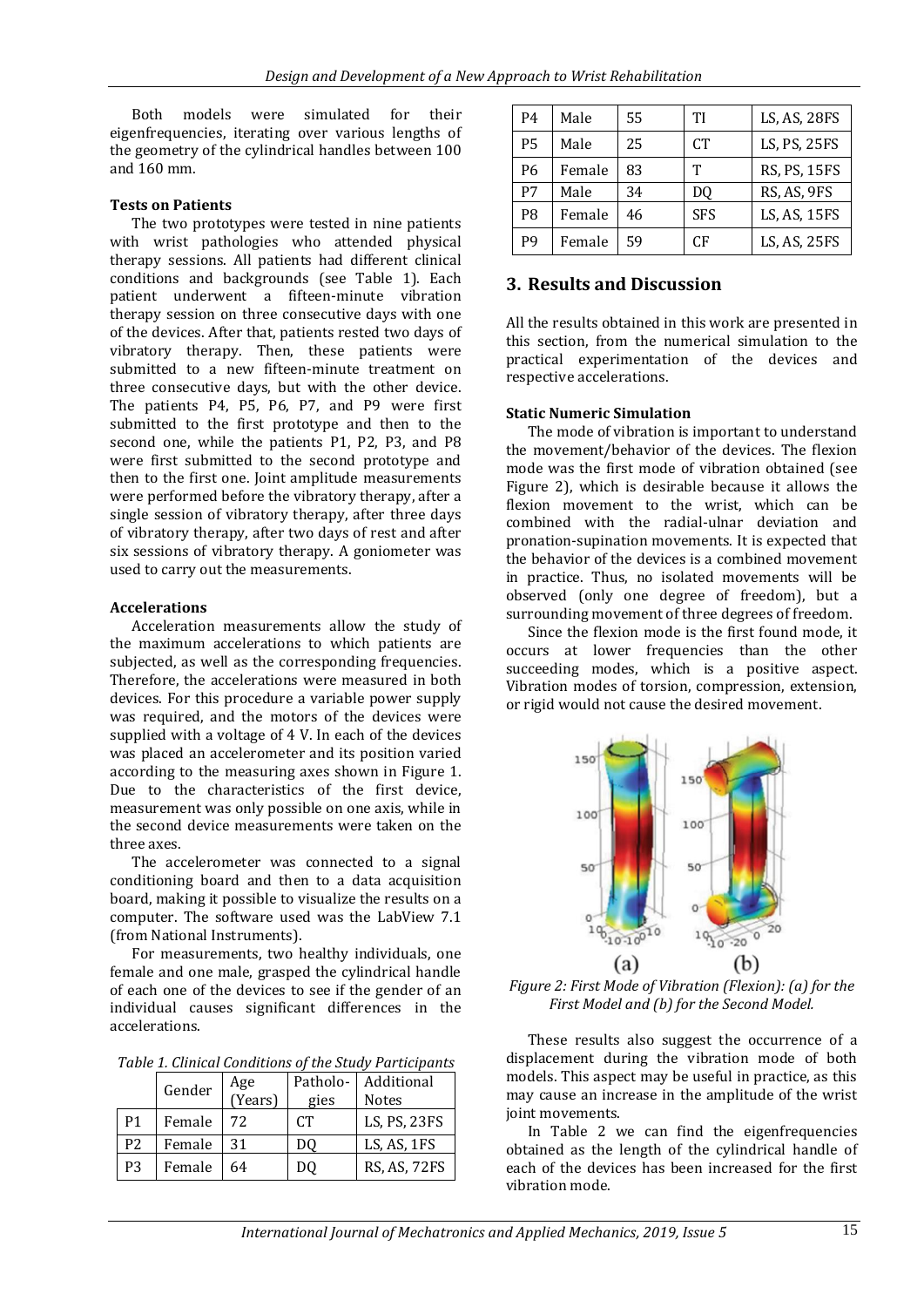| First model            |      |      |      |      |  |  |
|------------------------|------|------|------|------|--|--|
| Length (mm)            | 100  | 120  | 140  | 160  |  |  |
| Eigenfrequency<br>(Hz) | 8092 | 6033 | 4631 | 3647 |  |  |
| Second Model           |      |      |      |      |  |  |
| Length (mm)            | 100  | 120  | 140  | 160  |  |  |
| Eigenfrequency<br>Hz)  | 4169 | 3484 | 2930 | 2482 |  |  |

*Table 2. Relationship between the Device Length and Eigenfrequency Values for Both Models*

These results suggest that as the length of the cylindrical handle of the device is increased, the eigenfrequency values decrease. Furthermore, there is a tendency for higher frequencies with the first device than with the second device.

In any case, the resonance frequencies of the hand and arm are achieved (20 to 70 Hz), because the frequencies obtained are in a much higher range [18, 19].

### **Tests on Patients**

The total joint gains obtained for each movement as a result of the therapy with both prototypes (six sessions of vibratory therapy) are shown in the Table 3.

There was an increase in joint amplitude gain after therapy with both prototypes, suggesting that physiotherapy in combination with vibratory therapy promotes an increase in joint amplitude in all movements of the wrist and forearm in both genders. The increase in joint amplitude was null in pronation and supination in the male gender because the patients already had the movement completely re-established. These improvements were greater than those obtained by other work for both genders [18], suggesting that the vibratory therapy is promising for wrist rehabilitation. Another study [10] achieved a greater increase in joint amplitude for the flexion movement with vibration therapy but used a longer exposure time and vibration frequencies that match with the resonance frequencies of the wrist and forearm which should be avoided [18, 19].

A great dispersion of results can also be observed for flexion, extension, pronation, and supination (see Table 3).

*Table 3. Total Joint Gain, in Parenthesis are the Values for the Patients that did not have a Fully Recovered Movement*<sup>1</sup>

|           |              | 110 VEHICHL |       |       |
|-----------|--------------|-------------|-------|-------|
|           | Female       |             | Male  |       |
| Movement  | м            | SD          | M     | SD    |
| Flexion   | $17.3^\circ$ | $8.6^\circ$ | 14.7° | 11 Q° |
| Extension | $16.5^\circ$ | 10 2°       |       | २०    |

 $1 M - Mean$ ; SD – Standard Deviation.

| Radial<br>deviation | $4,3^{\circ}$<br>$(5,2^{\circ})$  | $3,1^\circ$<br>$(2,5^{\circ})$     | $5,0^\circ$   | $2,0^{\circ}$ |
|---------------------|-----------------------------------|------------------------------------|---------------|---------------|
| Ulnar<br>deviation  | $8,5^{\circ}$                     | $2,8^{\circ}$                      | $10,0^\circ$  | $3,0^\circ$   |
| Pronation           | $9,2^{\circ}$<br>$(27,5^{\circ})$ | $20,1^{\circ}$<br>$(31,8^{\circ})$ | $0,0^{\circ}$ | $0,0^{\circ}$ |
| Supination          | $11,2^\circ$<br>$(13,4^{\circ})$  | $13,6^{\circ}$<br>(13,9°)          | $0,0^{\circ}$ | $0,0^{\circ}$ |

The results of joint amplitude gain obtained after a single session of vibratory therapy without the interference of physiotherapy sessions are presented in the Table 4 for all movements and both genders.

*Table 4. Joint Gain after a Single Session, in Parenthesis are the Values for the Patients that did not have a Fully Recovered Movement*

|                     | Female                           |                                  | Male          |               |
|---------------------|----------------------------------|----------------------------------|---------------|---------------|
| Movement            | М                                | <b>SD</b>                        | M             | <b>SD</b>     |
| Flexion             | $4.8^\circ$                      | $4,7^\circ$                      | $4,3^{\circ}$ | $0,6^{\circ}$ |
| Extension           | $5,3^\circ$                      | $5,8^\circ$                      | $2,3^{\circ}$ | $0,6^{\circ}$ |
| Radial<br>deviation | $2,0^{\circ}$<br>$(2,4^{\circ})$ | $1,8^{\circ}$<br>$(1,7^{\circ})$ | $2,0^{\circ}$ | $0.0^{\circ}$ |
| Ulnar<br>deviation  | $3,3^{\circ}$                    | $1,2^{\circ}$                    | $2,3^{\circ}$ | $1.5^\circ$   |
| Pronation           | $2,3^{\circ}$<br>$(7,0^{\circ})$ | $4.8^\circ$<br>$(7,1^{\circ})$   | $0,0^{\circ}$ | $0.0^{\circ}$ |
| Supination          | $3,2^{\circ}$<br>$(3,8^{\circ})$ | $4.0^\circ$<br>$(4,1^{\circ})$   | $0.0^\circ$   | $0.0^{\circ}$ |

A significant increase in joint amplitude has been demonstrated in all wrist and forearm movements after a single session of vibratory therapy for both genders, suggesting that even in the absence of physiotherapy, the vibration is able to strengthen the wrist and forearm movements. A great dispersion of results can also be observed for flexion, extension, pronation, and supination (see Table 4).

Table 5 shows the joint loss in the movements of the wrist and forearm after the two days of pause of vibratory therapy.

*Table 5. Joint Loss after Pause in Vibratory Therapy, in Parenthesis are the Values for the Patients that did not have a Fully Recovered Movement*

|            | Female                           |                                  | Male          |               |
|------------|----------------------------------|----------------------------------|---------------|---------------|
| Movement   | М                                | <b>SD</b>                        | M             | <b>SD</b>     |
| Flexion    | $1,2^{\circ}$                    | $1,5^{\circ}$                    | $3,7^\circ$   | $4.0^\circ$   |
| Extension  | $3,0^\circ$                      | $2,8^{\circ}$                    | $1,7^\circ$   | $2,1^{\circ}$ |
| Radial     | $1,7^\circ$                      | $2,0^{\circ}$                    | $1,7^\circ$   | $1,5^{\circ}$ |
| deviation  | $(2,0^{\circ})$                  | $(2,0^{\circ})$                  |               |               |
| Ulnar      | $1,8^{\circ}$                    | $1,0^\circ$                      | $2,7^\circ$   | $0,6^{\circ}$ |
| deviation  |                                  |                                  |               |               |
| Pronation  | $0,0^{\circ}$<br>$(0,0^{\circ})$ | $0,0^{\circ}$<br>$(0,0^{\circ})$ | $0,0^{\circ}$ | $0,0^{\circ}$ |
| Supination | $1,0^{\circ}$<br>$[1,2^{\circ}]$ | $1,7^\circ$<br>$(1,8^{\circ})$   | $0,0^{\circ}$ | $0,0^{\circ}$ |

 $\overline{a}$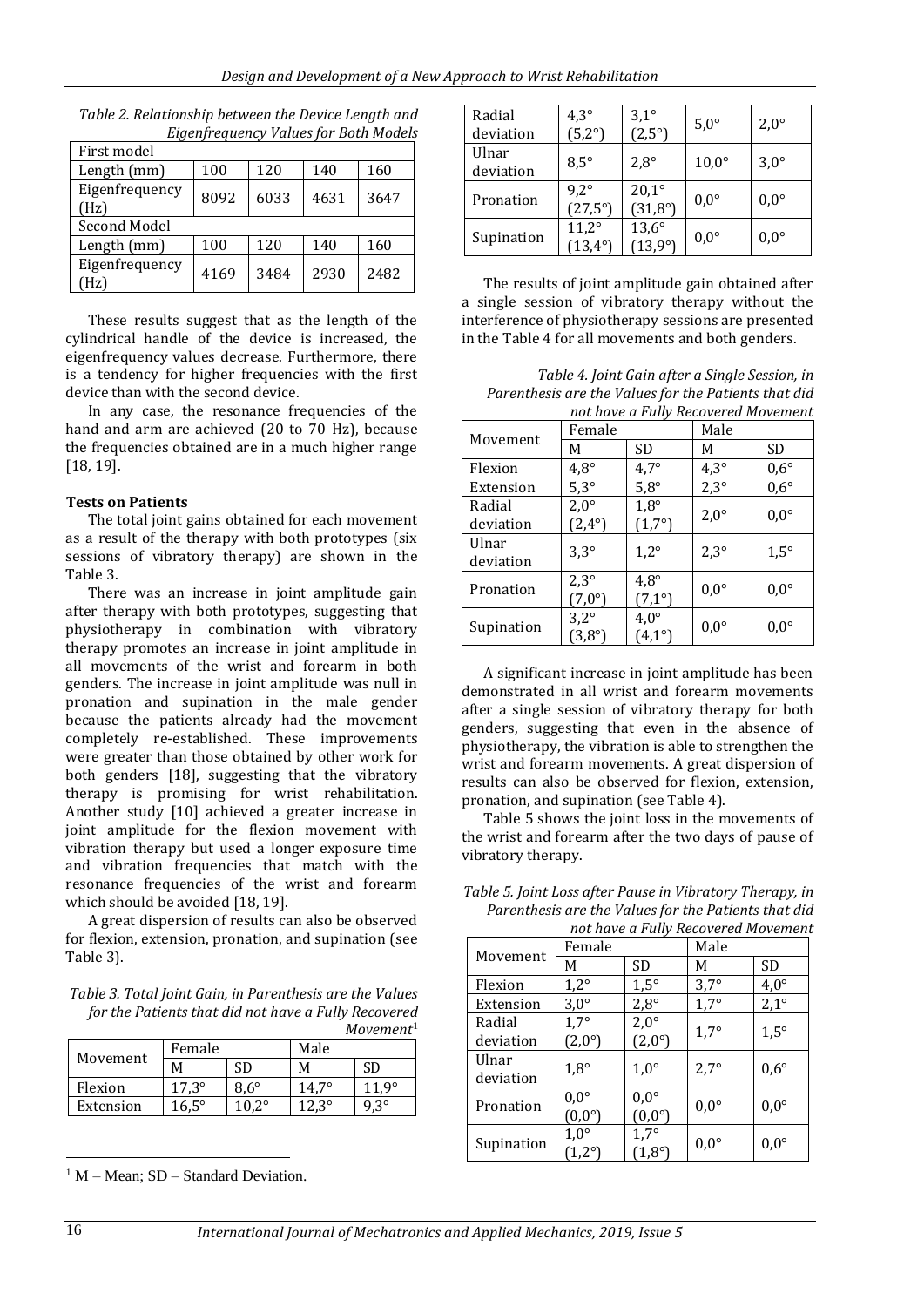These results suggest that there is a little significant joint loss resulting from the pause in the vibratory therapy, except for the movement of pronation of the forearm in the female participants (there are no data for male pronation and supination movements). There were no significant differences between the two genders in the dispersion of results (see Table 5).

The joint gain obtained with each one of the prototypes was also studied and the results are shown in Tables 6 and 7 for the first and second devices, respectively. The joint gain resulting from the use of each of the prototypes was very similar. However, there seems to be a slight tendency for a greater increase in joint mobility with the second prototype. There is also a great dispersion of results for flexion, extension, pronation, and supination (see Tables 6 and 7).

### **Accelerations**

Table 8 shows the peak frequencies obtained for each measurement axis and gender of the individual.

In this rehabilitation process the resonance frequencies of the hand and the arm should be avoided, which are between 20 and 70 Hz [18, 19]. In fact, the frequencies obtained in this work did not match with the resonance frequencies range. In addition, the frequencies obtained are not high, not compromising the health of the patients. Also, the results for both genders were similar.

Furthermore, it was verified that the frequency values resulting from the experimental analysis of the accelerations are inferior to those obtained in the numerical simulations. This difference between theoretical and practical results may be associated with the simplifications used in static simulation, as well as with the material used.

*Table 6. Joint Gain for the First Prototype, in Parenthesis are the Values for the Patients that did not have a Fully Recovered Movement*

|                     | Female                            |                                  | Male          |               |
|---------------------|-----------------------------------|----------------------------------|---------------|---------------|
| Movement            | М                                 | <b>SD</b>                        | M             | SD            |
| Flexion             | $9,3^\circ$                       | $5,0^\circ$                      | $7,0^\circ$   | $2,6^{\circ}$ |
| Extension           | $11,5^\circ$                      | $6,6^{\circ}$                    | $4.3^\circ$   | $0,6^{\circ}$ |
| Radial<br>deviation | $3,2^{\circ}$<br>$(3,8^{\circ})$  | $2,7^{\circ}$<br>$(2,5^{\circ})$ | $3,3^{\circ}$ | $0,6^{\circ}$ |
| Ulnar<br>deviation  | $4.0^\circ$                       | $1,7^\circ$                      | $5,3^\circ$   | $2,5^{\circ}$ |
| Pronation           | $3,8^{\circ}$<br>$(11,5^{\circ})$ | $8,9^\circ$<br>$(14,8^{\circ})$  | $0,0^{\circ}$ | $0,0^{\circ}$ |
| Supination          | $5,2^\circ$<br>$(6,2^{\circ})$    | $6,4^{\circ}$<br>$(6,6^{\circ})$ | $0,0^{\circ}$ | $0,0^{\circ}$ |

| Table 7. Joint Gain for the Second Prototype, in     |
|------------------------------------------------------|
| Parenthesis are the Values for the Patients that did |
| not have a Fully Recovered Movement                  |

|                     | Female                           |                                  | not have a t any necover carriovement<br>Male |               |
|---------------------|----------------------------------|----------------------------------|-----------------------------------------------|---------------|
| Movement            | М                                | <b>SD</b>                        | М                                             | <b>SD</b>     |
| Flexion             | $10,3^\circ$                     | $8,2^{\circ}$                    | $11,3^\circ$                                  | $8,1^\circ$   |
| Extension           | $8,0^{\circ}$                    | $5,9^\circ$                      | $9,7^\circ$                                   | $8,1^\circ$   |
| Radial<br>deviation | $2,8^{\circ}$<br>$(3,4^{\circ})$ | $2,0^{\circ}$<br>$(1,7^{\circ})$ | $3,3^{\circ}$                                 | $0,6^{\circ}$ |
| Ulnar<br>deviation  | $6,3^\circ$                      | $2,3^{\circ}$                    | $7,3^\circ$                                   | $3,5^{\circ}$ |
| Pronation           | $5,3^\circ$<br>$(16,0^{\circ})$  | $11,2^\circ$<br>$(17,0^{\circ})$ | $0,0^{\circ}$                                 | $0,0^{\circ}$ |
| Supination          | $7,0^{\circ}$<br>$(8,4^{\circ})$ | $7,7^\circ$<br>$(7,7^{\circ})$   | $0,0^{\circ}$                                 | $0,0^{\circ}$ |

*Table 8. Peak of Accelerations*

|                     |        |        | Frequency (Hz) |
|---------------------|--------|--------|----------------|
| First               | Female |        | 84,0           |
| prototype           | Male   |        | 82,2           |
| Second<br>prototype | X axis | Female | 83,2           |
|                     |        | Male   | 79,6           |
|                     | Y axis | Female | 78,4           |
|                     |        | Male   | 80,2           |
|                     |        | Female | 84,0           |
|                     | Z axis | Male   | 82,2           |

### **4. Conclusions and Further Research**

In this work, the vibratory therapy was shown to be an important aspect of the rehabilitation of the wrist and forearm. Both prototypes showed therapeutic benefit, although greater joint mobility was observed with the second prototype.

Furthermore, the obtained frequencies were not high, and the range of resonance frequencies of the hand and the arm was safeguarded. However, there was a difference between the results obtained in the numerical simulations and the ones obtained in practice, in terms of vibration frequencies.

Although this work has been focused on the active component of the device, it can also be used in a passive mode (without vibration, the patient provides the force to move the device) or in a mixed mode. Thus, it can be adapted to the needs and capacities of each patient.

The future research involves the optimization of prototypes, with the realization of numerical simulations of dynamic nature, in materials suitable for construction and with all the particularities of the final devices. In addition, new prototypes should be built in materials suitable for industrialization. New tests with more accelerometers or with three-axis accelerometers should be performed, as well as a virtual reconstruction of the movement. Moreover, clinical tests should be conducted in a larger number of patients and the sample of patients should be standardized (same type of pathologies and clinical conditions).